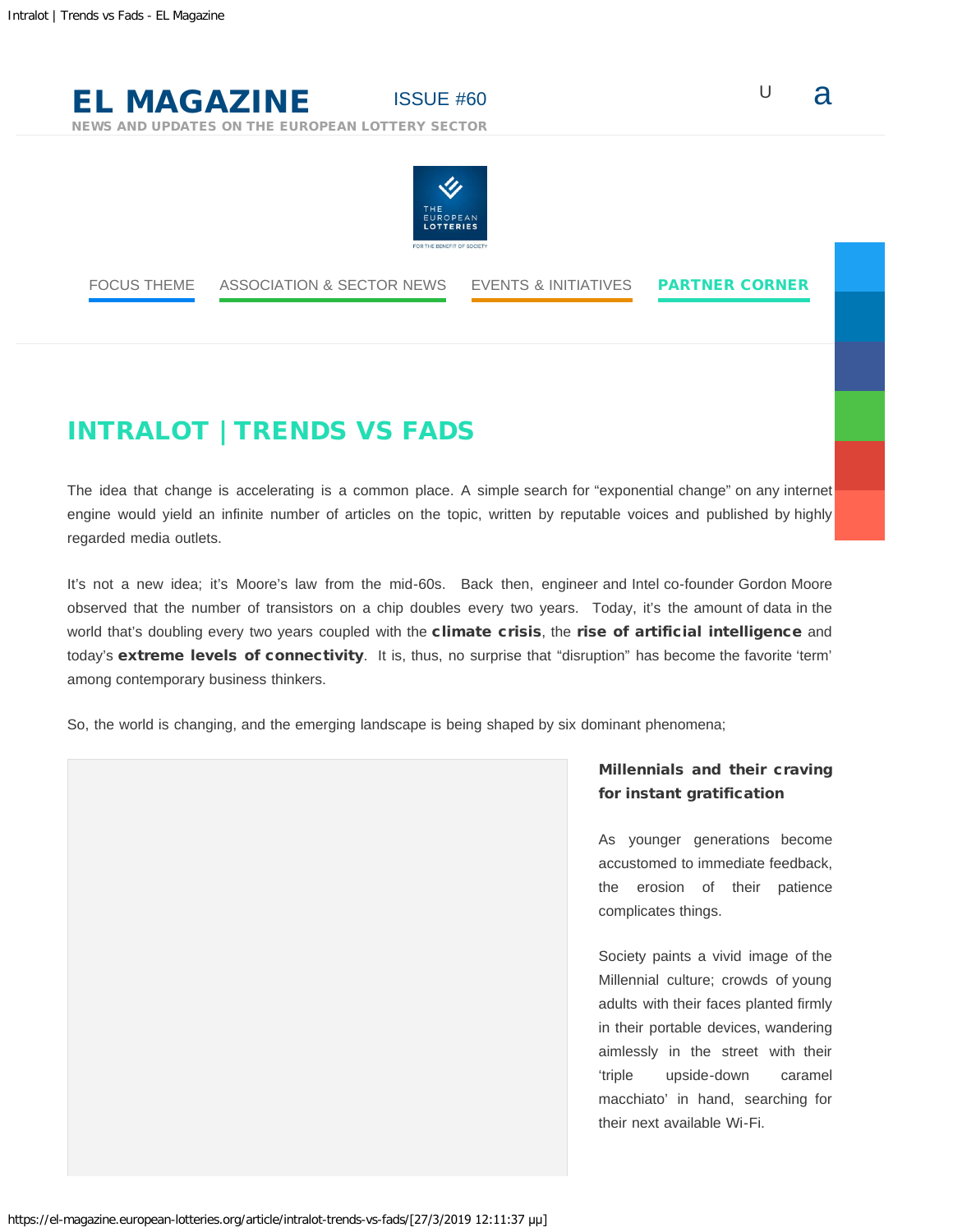

Obviously, this image is attributed to them not because of its accuracy, but because of its exaggerated nature; behind the scenes, less flashy Gen Y's are graduating from college, climbing the corporate ladder, and making a difference in the world.

This trait of impatience is a common denominator among all millennials, however; the drive to want something more, and to get it faster.

### Connectivity; constant and omnipresent

The number of people using the internet has surged over the past year, with more than one million people coming online for the first time each day since January 2018. It's not just the number of people using the internet that has increased; the amount of time that people spend on the internet has also gone up over the past 12 months.

The latest data suggests that the average internet user now spends approximately 6 hours each day using internetpowered devices – that's roughly one-third of their waking lives. Multiplied by 4 billion of the world's internet users, we end up with a staggering 1 billion years online in 2018.

#### Outdated employment models and the rise of location independence and the digital nomads

The future workforce wants work life balance and time for their families and friends without burning out. Old status symbols like job titles, company cars and other perks aren't attractive anymore. Instead, many workers are longing for freedom, happiness and purpose.

#### Consumerism, revisited

The new generation is slowly distancing itself from the mindset to consume and possess as much as they can.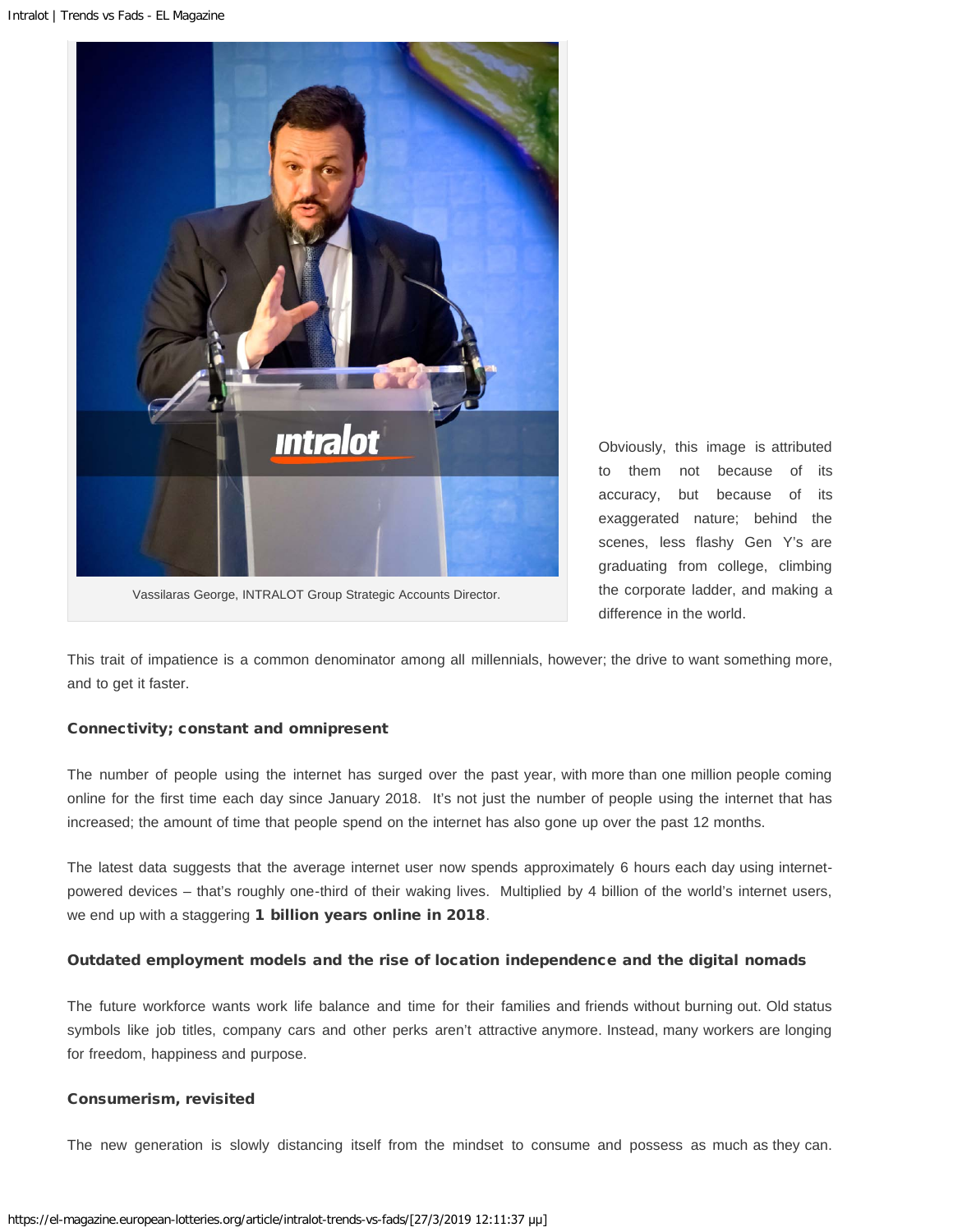People are drawn towards the ideas of minimalism, slow consumption and the simple life, taking the power away from many big corporations and passing it to small, businesses with purpose.

#### Collaboration & crowd intelligence;

We're moving towards a world with strongly linked, supportive, worldwide clans. Collaborative communities and togetherness spread.

#### Unschooling, homeschooling or world schooling

Our educational systems are institutions from the 19th century, employing educators from the 20th century that are teaching students about the 21st century… An ever-increasing number of contemporary thinkers challenge this education system. Universities all-around the world are putting their knowledge online for free, giving anyone access to what they want to learn anywhere, anytime and in any stage of life and business.

#### How does this affect our industry?

Our players can 'get educated' about our products and our services easily and fast; the digital revolution allows them unprecedented access to information that a generation ago we did not know it existed.

- They walk into our outlets or portals knowing exactly what they want and probably knowing more about what they want than our agents
- They seek speed and efficiency but consider it a hygiene factor.
- . They value consultancy, but only if it is educated.

#### Trends vs Fads

The gaming industry must adapt quickly and effectively, and in doing so, it cannot afford to pursue transient goals with short-term contribution. Understanding the difference between fads and trends is critical as both can play an important role in an organization's development and success, but must be treated differently.

#### Fads come fast and fade away

A fad is a form of behavior that is intensely followed by a population for a short period of time. The behavior will rise relatively quickly and fall relatively quickly once the perception of novelty is gone. Collecting beanie babies was a fad. Playing with spinners and collecting troll dolls, are also recent examples.

Fads have value and can profoundly change organizations- consider the ALS Ice Bucket Challenge! Their use in marketing communication can amplify top-of-mind awareness, underline the timeliness of your organization, and serve as a gateway for new audiences. However, fads do not stick around.

#### Trends solve problems and get stronger over time

Trends get stronger over time because they help solve problems for people; the increasing use of social networks (that connects us to one another), the use of mobile devices (that allow us to look up information in real time)… these are things that continue to grow in market penetration because they respond to real needs.